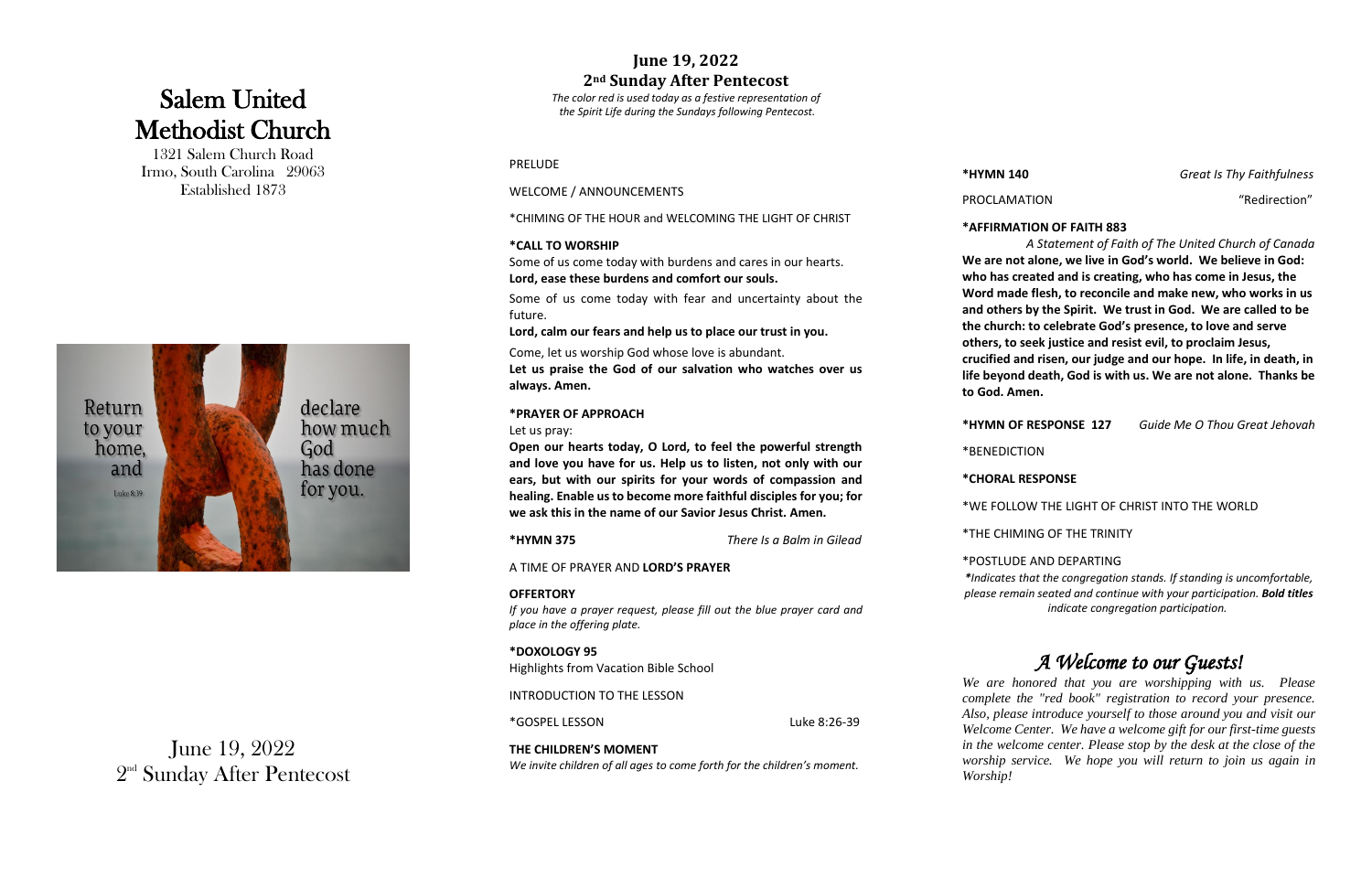# **Church on the Lake June 19, 2022 8:30 Worship**

Gathering Time and Music

Welcome and Grace of Hospitality

#### Opening Prayer

#### **\*Song 1** *Love Divine, All Loves Excelling*

- 1. *Love divine, all loves excelling, joy of heaven, to earth come down; fix in us thy humble dwelling; all thy faithful mercies crown! Jesus, thou art all compassion, pure, unbounded love thou art;visit us with thy salvation; enter every trembling heart.*
- 2. *Breathe, O breathe thy loving Spirit into every troubled breast! Let us all in thee inherit; let us find that second rest. Take away our bent to sinning; Alpha and Omega be; end of faith, as its beginning, set our hearts at liberty.*
- 3*. Come, Almighty to deliver, let us all thy life receive; suddenly return and never, nevermore thy temples leave. Thee we would be always blessing, serve thee as thy hosts above, pray and praise thee without ceasing, glory in thy perfect love.*
- 4*. Finish, then, thy new creation; pure and spotless let us be. Let us see thy great salvation perfectly restored in thee; changed from glory into glory, till in heaven we take our place, till we cast our crowns before thee, lost in wonder, love, and praise.*

### **\*Song 2** *Great Is Thy Faithfulness*

1*. Great is thy faithfulness, O God my Father; there is no shadow of turning with thee; thou changest not, thy compassions, they fail not; as thou hast been, thou forever wilt be.*

#### *Refrain:*

 *Great is thy faithfulness! Great is thy faithfulness! Morning by morning new mercies I see; all I have needed thy hand hath provided; great is thy faithfulness, Lord, unto me!*

- $\triangleright$  We bid you a warm welcome this morning. We hope you will join us regularly during the summer and will tell others about this service.
- ➢ Please also consider joining us for Sunday School at 9:30am and Sunday Worship Services in our sanctuary at 10:30am at Salem United Methodist Church at the corner of Hwy. 6 and Salem Church Road in Irmo, SC. **Rev. Jeff Childress**
- 2. *Summer and winter and springtime and harvest, sun, moon, and stars in their courses above join with all nature in manifold witness to thy great faithfulness, mercy, and love. [Refrain]*
- 3*. Pardon for sin and a peace that endureth, thine own dear presence to cheer and to guide; strength for today and bright hope for tomorrow, blessings all mine, with ten thousand beside! [Refrain]*

#### Scripture Readings **Luke 8:26-39**

 **Attendance On Line Viewing** Worship 170 Sunday School 52 161

Message Series: Living the Spirit Life "From Madness to Stillness"

#### **Offering**

#### **\*Song 3** *Guide Me O Thou Great Jehovah*

The flowers which grace the Holy Altar today are given to the Glory of God by Tracy and Kevin Meetze in celebration of their 29<sup>th</sup> wedding anniversary.

- 1*. Guide me, O thou great Jehovah, pilgrim through this barren land. I am weak, but thou art mighty; hold me with thy powerful hand. Bread of heaven, bread of heaven, feed me till I want no more; feed me till I want no more.*
- 2. *Open now the crystal fountain, whence the healing stream doth flow; let the fire and cloudy pillar lead me all my journey through. Strong deliverer, strong deliverer, be thou still my strength and shield; be thou still my strength and shield.*
- 3*. When I tread the verge of Jordan, bid my anxious fears subside; death of death and hell's destruction, land me safe on Canaan's side. Songs of praises, songs of praises, I will ever give to thee; I will ever give to thee.*
- \*Blessing and Sending Forth
- \*Post-Service Music

*\*Indicates that the Congregation stands. If standing is uncomfortable, please remain seated and continue with your participation. Bold Titles indicate Congregation Participation.*

### **FELLOWSHIP TIME**

Come early (8:15am) each week and enjoy refreshments and fellowship.

#### **WORDS OF WELCOME**

If you are visiting with us today and would like additional information about Salem United Methodist Church, please fill out the following and place it in the offering basket.

| Name:    |  |
|----------|--|
| Address: |  |
| Phone:   |  |

**Ushers:** 

**Trustee:** Acolyte: **Nursery:** 

**Sound B** 

### **STEWARDSHIP AND ATTENDANCE**

**Week of June 12, 2022** Will be reported next Sunday

### **PLEASE PRAYERFULLY REMEMBER:**

**Brookdale —** Mary Skenes **Embrace Hospice House** — Bill Oswald Generations of Irmo — Carolyn Brower, Joyce Cook, Dot Corley, Anita Weed **Harbison Shores** — Mary Catherine Bickley Erskine **Lexington Extended Care** — Ray Keith **Lowman Home Rehab** — Bob Davis**,** Gwen Parnell **Tyborne UCP** — Jessica Gore **Special Prayers** — Faye Derrick**,** Leroy Gibson, Willa McLane, Lee McMillan, Voncille Meetze, Margie Oswald, Terry Waites, Ed Thomas

#### **ASSISTING IN WORSHIP TODAY:**

| <b>Ushers:</b>      | Lead – Keith Corley                                          |
|---------------------|--------------------------------------------------------------|
|                     | <b>Scott Butler</b>                                          |
|                     | Ron Joye                                                     |
| <b>Sound Booth:</b> | Stephen Page                                                 |
| <b>Trustee:</b>     | Ryan Cole                                                    |
| <b>Acolyte:</b>     | <b>Clare Anderson</b>                                        |
| <b>Nursery:</b>     | Sheri Hood, Rachel McCrary                                   |
|                     | The nursery will be available during the 10:30 worship hour. |

# *Flower Ministry*

# THANK YOU!

Thank you to all of our volunteers and participants who helped make VBS a success this year. We had a fun week eating, singing, playing, crafting, and most importantly, learning about God!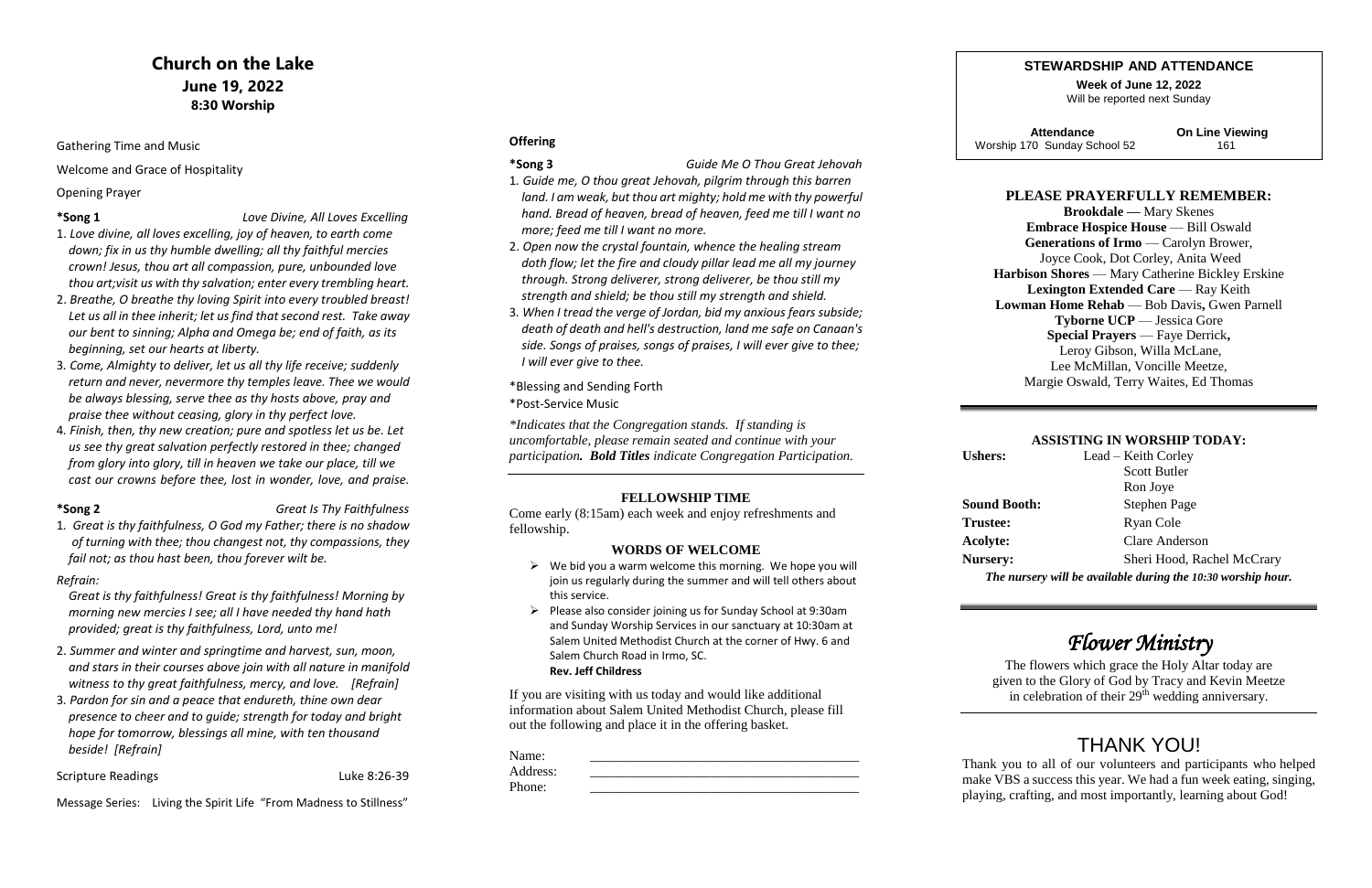# Church on the Lake is Back!

Our Church on the Lake service at Woodmen of the World, 2000 Johnson Marina Rd., Chapin, has started and will conclude on September  $25<sup>th</sup>$ . Mark your calendars now to enjoy this 8:30 am service. We look forward to worshiping with you there!

## **Ongoing Ways to Support the Church**

If you are interested in assisting Pastor Jeff with the sacrament of **holy communion**, we encourage your participation and ask you to place your name on the sign-up sheet located in the Welcome Center. Pastor Jeff will contact you prior to your participation to ensure you are adequately prepared. The **flower calendar** is also located in the Welcome Center. Cost is \$95 for two arrangements and is a thoughtful way to honor or memorialize someone special. The arrangements are yours to take following the service. If you would like to donate the flowers, they will be arranged into several different vases to be delivered to shut-ins and the sick.

## "**Y'all Come Choir "**

Do you love to sing but just can't commit to weekly choir practice during the school year? **Summer Choir** is perfect for you!!! Every Sunday during the Summer (June 12 - Aug. 28) we will meet in the Choir room on Sunday mornings at 10am to practice the hymns and a short Anthem. You do not need any choir experience to come and sing. All you need is to have a positive attitude to make a joyful noise to the glory of God!

## **Sharing God's Love**

Our current needs: Pancake Mix, Syrup, Jelly, Oatmeal, Grits, Tea, Small Coffee, Juice, Flour, Sugar, Pasta Dinners, Pasta Sauce, Boxed Baking: Cornbread, Cake Mix, Frosting, Ravioli, SpaghettiOs (Lunch Can), Elbow Pasta, Boxed Pasta Dinners (No Mac 'n Cheese please) Baked Beans, SNACKS: Granola Bars, Trail Mix, Raisins, Lance Crackers and Chips.

*Drop off containers are located in each Sunday School Room, Church Office lobby and in the hallway next to the Fellowship Hall entrance.* 

**192 items were delivered to Sharing God's Love on May 31st .** 

# **Short Term Sunday Study**

Have you ever wondered about hearing God? Would you like to learn Listening Prayer in a practical way? Would you like to experientially know God?

If you would like to learn and practice listening prayer, to grow deeper in relationship with God and experientially know Him, then this is the study for you. The book for this class is called: Can you hear me? Tuning in to the God who speaks - By: Brad Jersak.

We will meet **Sunday mornings from 9:15 to 10:15 AM**, in the Green Room downstairs (4th room on the left). If you have trouble with the stairs, please let Heather know. If you would like to participate please contact Heather Magann via email at [hmagann@gmail.com](mailto:hmagann@gmail.com) or by phone at 843-446-7280, text works as well, this way we will know how many books to order.

# Sound Booth Volunteers

Salem UMC is looking for volunteers to run the Sound Booth during Sunday Worship services and possibly occasional funerals. If you are interested in learning how to run everything in the booth, please contact Jim Magann at [jimmagann@gmail.com.](mailto:jimmagann@gmail.com) We now have a new streaming system that is so much simpler to use that you don't even have to do anything to run it. All you do is control the cameras and sound. It's that simple!! We would love to have you involved in the life of the church in this way of service.

Ladies Lunch Bunch

Ladies if you'd like to get together for fellowship time over lunch, meet us on **June 27 at 12 o'clock at El Jimador** at 1072 Lake Murray Blvd. in Irmo.



**Sunday,** 9:30 A.M  $10:30 \text{ A}$ . **Monday,**  $10:30 \text{ Å}$ **Tuesday Wednesd**  $7:00 \text{ A}$ . **Thursday**  $7:00 \text{ P}$ . **Saturday** 10:00 A.I Sunday,  $8:30 \text{ A}$ . 9:30 A.M 10:30 A.M  $6:00 \text{ P}$ .

# **THIS WEEK AT SALEM**

| Sunday, June 19    |  |
|--------------------|--|
|                    |  |
|                    |  |
|                    |  |
| Monday, June 20    |  |
|                    |  |
| Tuesday, June 21   |  |
|                    |  |
|                    |  |
| Wednesday, June 22 |  |
|                    |  |
|                    |  |
| Thursday, June 23  |  |
|                    |  |
|                    |  |
| Saturday, June 25  |  |
|                    |  |
|                    |  |
| Sunday, June 26    |  |
|                    |  |
|                    |  |
|                    |  |
|                    |  |

# Sermon Notes